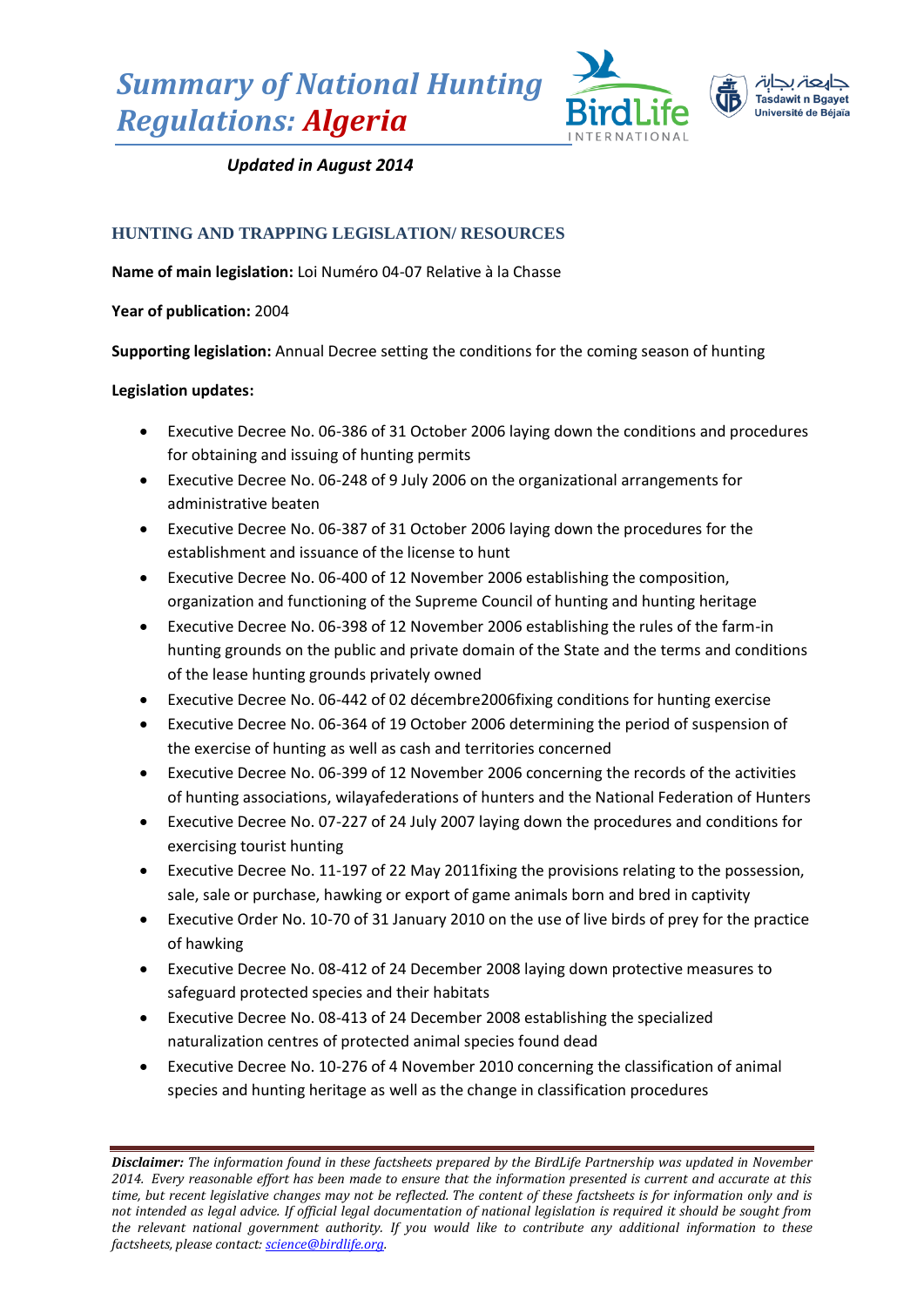- Executive Decree No. 09-362 of 11 November 2009 establishing the organization and methods of operation of the local health surveillance network of wildlife and determining its responsibilities
- Executive Decree No. 08-123 of 15 April 2008 determining the modalities for developing and adopting the national development plan of game stocks

## **Hunting legislation (weblink):**

[http://www.dgf.gov.dz/index.php?rubrique=legislation&section=lois&page=04-07](http://www.dgf.gov.dz/index.php?rubrique=legislation§ion=lois&page=04-07)

**Authority in charge of controlling hunting (weblink):** Ministry of Agriculture and rural development, General Direction of Forestry

**Major inconsistencies or loopholes detected (if yes please describe):** Hunting was banned in the 1990's in Algeria but it is currently tolerated in some regions (where guns were put back by the administration). A new hunting law was prepared in 2004 but it is not implemented yet (the previous one is from 1984) as hunting is still officially closed.

## **Derogations (on EU Birds Directive and/or Bern Convention):** None

## **HUNTING AND TRAPPING: METHODS AND RESTRICTIONS**

Hunting is officially closed in Algeria but the hunting law states the following:

|                 | Legal methods/restrictions                                                                                                                                                                                                                                                                                                                                                                                                                                                                                                                                        | <b>Notes</b>                                                                                                                                                                                                                                                                                                                                                              |
|-----------------|-------------------------------------------------------------------------------------------------------------------------------------------------------------------------------------------------------------------------------------------------------------------------------------------------------------------------------------------------------------------------------------------------------------------------------------------------------------------------------------------------------------------------------------------------------------------|---------------------------------------------------------------------------------------------------------------------------------------------------------------------------------------------------------------------------------------------------------------------------------------------------------------------------------------------------------------------------|
| <b>Hunting</b>  | - Licensed hunting is permitted in certain<br>seasons, for certain species (see below) and in<br>certain areas.<br>- Allowed hunting methods: shotguns, hunting<br>dogs, trained birds of prey to catch game,<br>horsesand traditional means such as bow.<br>- Not allowed hunting methods: vehicle of any<br>sort, trap of any sort, drugs, light, weapons<br>with silencers and night vision scopes,<br>communication device and explosives<br>Restrictions: no hunting at night, during snow<br>weather, hunting only on Friday, Saturday and<br>bank holidays | - Hunted species: game and pest species<br>- An annual Decree specify dates of<br>opening and closing season, species for<br>which hunting is allowed and quota(per<br>hunter, per day and perhunting area)<br>- At the level of each Wilaya, the Wali<br>can adjust the annual Decree (e.g.<br>reducing the hunting season within the<br>dates set by the annual Decree) |
| <b>Trapping</b> | Permission to capture, train, transport and use<br>$\overline{\phantom{a}}$<br>living raptors for hunting is allowed only to<br>hunting associations practicing hawking.                                                                                                                                                                                                                                                                                                                                                                                          | - This is part of the new law not<br>implemented yet to promote falconry.<br>- All raptors species are concerned.<br>- Trapping is currently illegal in Algeria<br>but people do it anyway as they are<br>never punished<br>- Capture or culling of waterbirds can<br>take place during avian influenza<br>surveillance (to do some sampling)                             |

## **HUNTING SEASONS AND SPECIES**

*Disclaimer: The information found in these factsheets prepared by the BirdLife Partnership was updated in November 2014. Every reasonable effort has been made to ensure that the information presented is current and accurate at this time, but recent legislative changes may not be reflected. The content of these factsheets is for information only and is not intended as legal advice. If official legal documentation of national legislation is required it should be sought from the relevant national government authority. If you would like to contribute any additional information to these factsheets, please contact[: science@birdlife.org.](mailto:science@birdlife.org)*